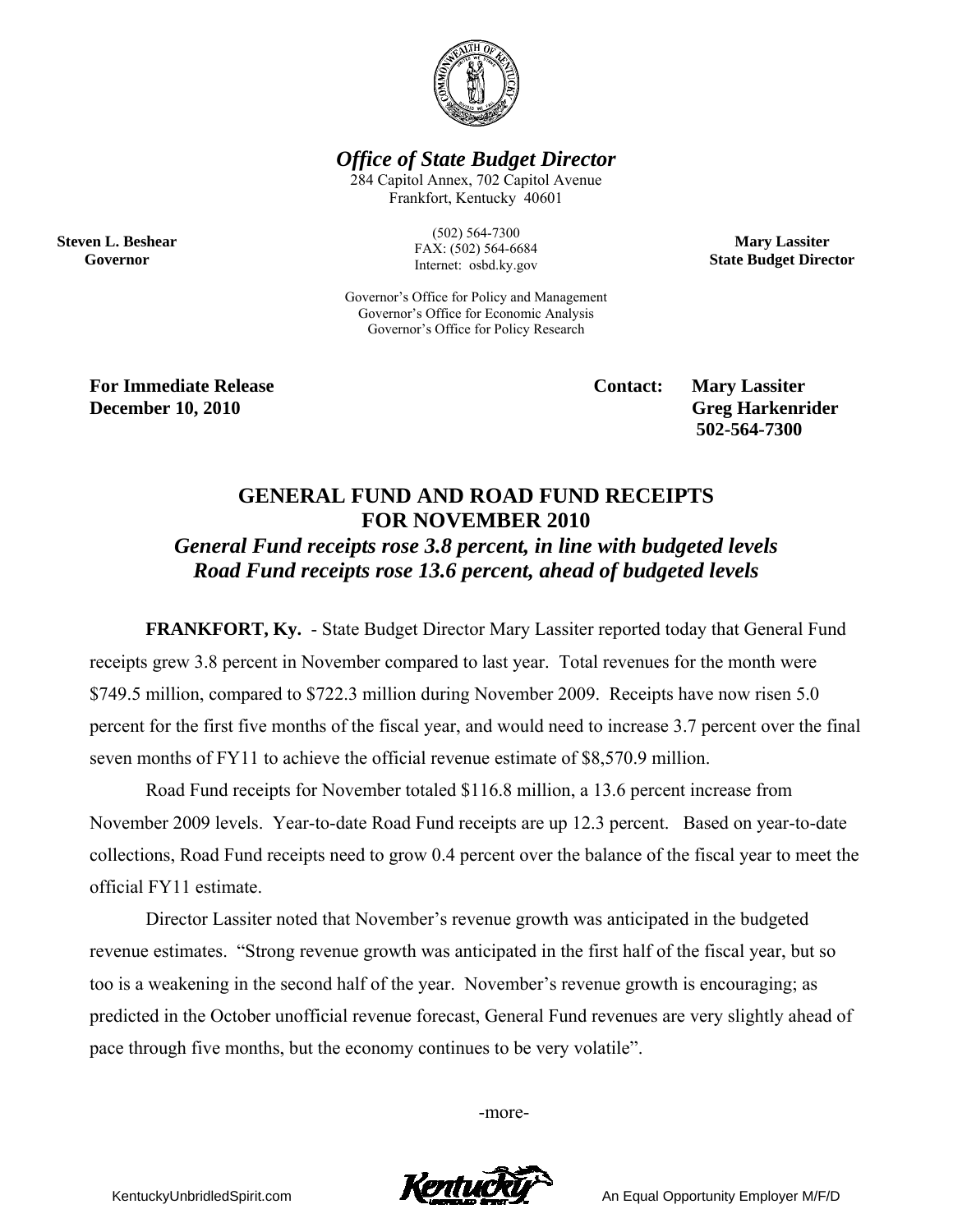Among the major General Fund accounts,

- Corporation income tax receipts fell \$1.8 million in November and are up 59.9 percent year-todate. Timing of return processing can greatly influence growth rates in months where corporate income tax payments are not typically due.
- Individual income tax collections rose 2.6 percent and are up 4.2 percent for the first five months of FY11.
- Sales and use tax receipts were up 2.7 percent in November and stand 3.7 percent above levels seen during the same period in FY10.
- Property tax collections grew 1.7 percent and are up 0.1 percent year-to-date.
- Cigarette tax receipts fell 5.4 percent and are down 4.2 percent for the first five months of the fiscal year.
- Coal severance tax receipts rose 27.3 percent and are up 12.5 percent year-to-date.
- Lottery revenues grew 3.0 percent for the month and are up 2.0 percent for the year, on track with predicted amounts.

Road Fund receipts rose 13.6 percent in November as motor fuels and motor vehicle usage tax collections again grew strongly. Motor fuels taxes have rebounded in the first five months of FY11, climbing 18.2 percent, largely due to rising fuel prices.

Among the accounts, motor vehicle usage tax receipts grew 21.9 percent, aided by the expiration of the trade-in credit and have risen 7.6 percent year-to-date. License and privilege tax receipts grew 4.0 percent and are up 1.5 percent for the year.

Lassiter noted that November receipts for the Road Fund are ahead of the official estimates but consistent with the unofficial interim estimates prepared by the Office of State Budget Director in October. "An updated unofficial revenue forecast will be prepared at the end of the second fiscal quarter in January. While the economy continues to be fragile, we will have a better sense of how revenues are performing at that time."

-30-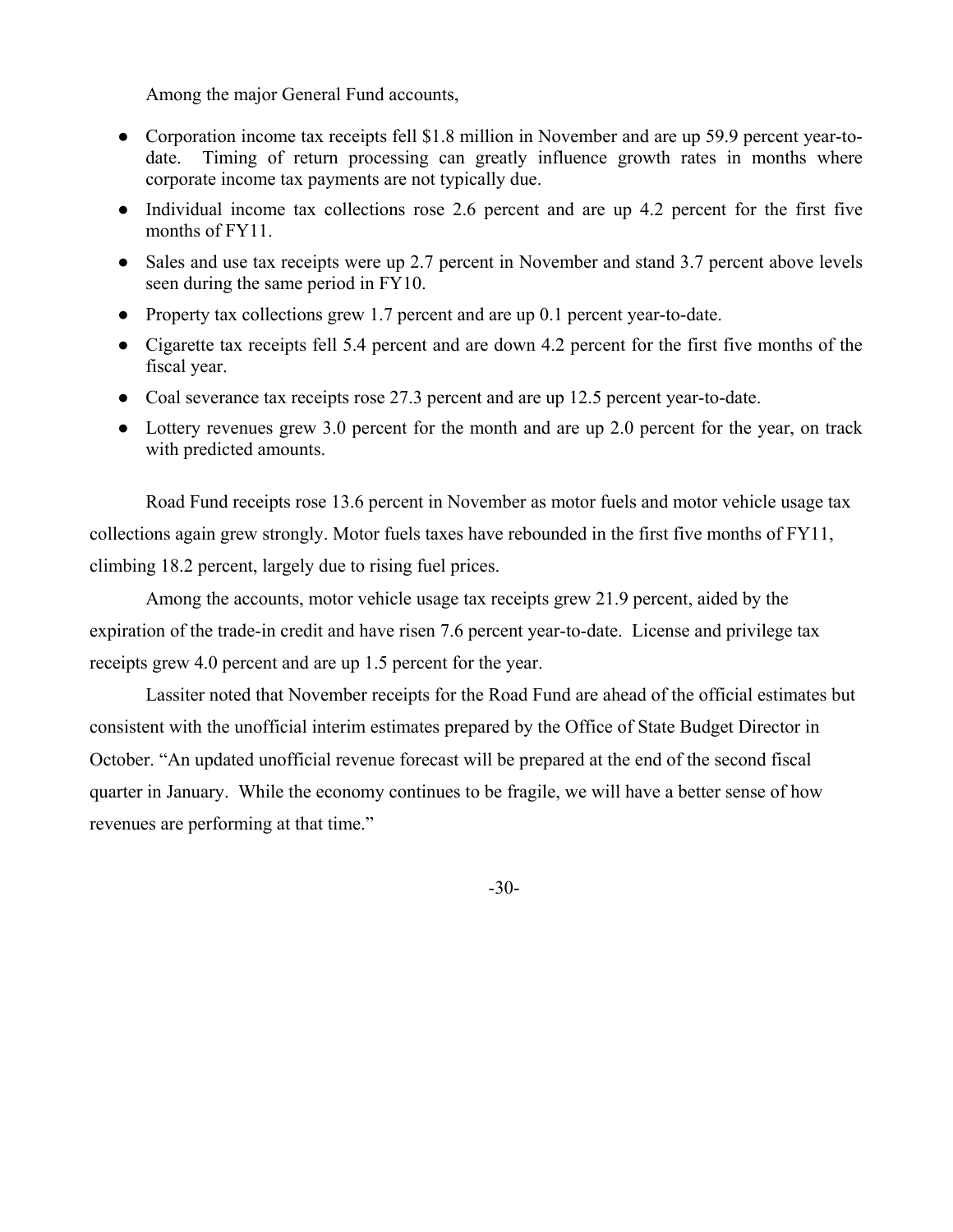## **KENTUCKY STATE GOVERNMENT REVENUE 1. GENERAL FUND REVENUE**

|                                                        |                 | <b>NOVEMBER</b>  |                          | <b>JULY THROUGH NOVEMBER</b> |                          |                          |
|--------------------------------------------------------|-----------------|------------------|--------------------------|------------------------------|--------------------------|--------------------------|
|                                                        | 2010            | 2009             | % Change                 | FY 2011                      | FY 2010                  | % Change                 |
| <b>TOTAL GENERAL FUND</b>                              | \$749,483,964   | \$722,346,360    | 3.8%                     | \$3,509,889,865              | \$3,343,173,312          | 5.0%                     |
| <b>Tax Receipts</b>                                    | \$710,466,831   | \$683,273,465    | 4.0%                     | \$3,381,167,876              | \$3,205,524,596          | 5.5%                     |
| Sales and Gross Receipts                               | \$266,544,573   | \$260,667,307    | 2.3%                     | \$1,442,650,823              | \$1,401,904,772          | 2.9%                     |
| <b>Beer Consumption</b>                                | 492,502         | 1,195,082        | $-58.8%$                 | 2,773,530                    | 3,477,895                | $-20.3%$                 |
| <b>Beer Wholesale</b>                                  | 4,340,511       | 3,162,011        | 37.3%                    | 23,839,156                   | 22,374,174               | 6.5%                     |
| Cigarette                                              | 20,519,593      | 21,699,034       | $-5.4%$                  | 113,324,082                  | 118,321,909              | $-4.2%$                  |
| <b>Distilled Spirits Case Sales</b>                    | 10,142          | 9,461            | 7.2%                     | (297, 468)                   | 45,384                   |                          |
| <b>Distilled Spirits Consumption</b>                   | 987,957         | 929,879          | 6.2%                     | 4,629,779                    | 4,497,039                | 3.0%                     |
| <b>Distilled Spirits Wholesale</b>                     | 2,623,881       | 2,456,255        | 6.8%                     | 11,754,277                   | 11,441,025               | 2.7%                     |
| Insurance Premium                                      | 16,904          | 250              | 6661.5%                  | 40,472,397                   | 40,106,754               | 0.9%                     |
| Pari-Mutuel                                            | 208,077         | 170,894          | 21.8%                    | 2,291,630                    | (1,230,356)              | $\overline{\phantom{a}}$ |
| Race Track Admission                                   | 24,929          | 23,939           | 4.1%                     | 112.113                      | 116,922                  | $-4.1%$                  |
| Sales and Use                                          | 228,663,351     | 222,665,100      | 2.7%                     | 1,200,777,835                | 1,158,133,284            | 3.7%                     |
| <b>Wine Consumption</b>                                | 206,951         | 201,852          | 2.5%                     | 1,017,543                    | 980,370                  | 3.8%                     |
| Wine Wholesale                                         | 1,099,297       | 1,028,432        | 6.9%                     | 5,557,623                    | 4,912,195                | 13.1%                    |
| <b>Telecommunications Tax</b>                          | 5,632,576       | 5,286,727        | 6.5%                     | 27,281,842                   | 29,574,262               | $-7.8%$                  |
| <b>Other Tobacco Products</b>                          | 1,715,830       | 1,809,627        | $-5.2%$                  | 9,059,246                    | 8,981,354                | 0.9%                     |
| Floor Stock Tax                                        | 2,072           | 28,765           | $-92.8%$                 | 57,239                       | 172,560                  | $-66.8%$                 |
| License and Privilege                                  | \$41,210,259    | \$26,695,669     | 54.4%                    | \$221,071,270                | \$173,682,699            | 27.3%                    |
| Alc. Bev. License Suspension                           | 31,592          | 39,600           | $-20.2%$                 | 174,233                      | 136,325                  | 27.8%                    |
| Coal Severance                                         | 25,874,221      | 20.328.742       | 27.3%                    | 121,519,870                  | 108,006,512              | 12.5%                    |
| <b>Corporation License</b><br>Corporation Organization | 5,646,191       | 236,481          | 2287.6%<br>$-84.9%$      | 8,841,020                    | 1,108,185                | 697.8%<br>$-80.4%$       |
| <b>Occupational Licenses</b>                           | 3,315<br>16,181 | 21,920<br>14,510 | 11.5%                    | 24,217<br>62.726             | 123,650<br>69,039        | $-9.1%$                  |
| Oil Production                                         | 619,514         | 490,234          | 26.4%                    | 3,049,423                    | 2,913,316                | 4.7%                     |
| Race Track License                                     | 42,500          | 46,175           | $-8.0%$                  | 148,200                      | 159,200                  | $-6.9%$                  |
| <b>Bank Franchise Tax</b>                              | 115,491         | (289, 954)       | $---$                    | 2,391,227                    | (1,073,318)              | $---$                    |
| <b>Driver License Fees</b>                             | 50,697          | 50,858           | $-0.3%$                  | 267,824                      | 257,371                  | 4.1%                     |
| <b>Minerals Severance</b>                              | 1,482,118       | 1,484,567        | $-0.2%$                  | 6,862,244                    | 6,317,828                | 8.6%                     |
| <b>Natural Gas Severance</b>                           | 989,393         | 1,663,321        | $-40.5%$                 | 9,841,881                    | 7,454,774                | 32.0%                    |
| <b>Limited Liability Entity</b>                        | 6,339,047       | 2,609,215        | 142.9%                   | 67,888,405                   | 48,209,816               | 40.8%                    |
| Income                                                 | \$268,629,544   | \$263,628,629    | 1.9%                     | \$1,476,626,769              | \$1,388,030,392          | 6.4%                     |
| Corporation                                            | 1,935,295       | 3,693,511        | $-47.6%$                 | 86,336,061                   | 53,987,321               | 59.9%                    |
| Individual                                             | 266,694,250     | 259,935,118      | 2.6%                     | 1,390,290,708                | 1,334,043,071            | 4.2%                     |
| Property                                               | \$128,223,881   | \$126,055,217    | 1.7%                     | \$210,207,911                | \$210,006,026            | 0.1%                     |
| Building & Loan Association                            | $\overline{0}$  | 0                | $\overline{\phantom{a}}$ | (53.180)                     | 91.143                   | $\overline{1}$           |
| General - Real                                         | 85,592,254      | 91,446,891       | $-6.4%$                  | 86,056,413                   | 91,544,596               | $-6.0%$                  |
| General - Tangible                                     | 36,907,602      | 29,272,402       | 26.1%                    | 77,813,641                   | 68,470,513               | 13.6%                    |
| Omitted & Delinquent                                   | 1,448,218       | (4, 118, 087)    | ---                      | 17,877,301                   | 10,933,877               | 63.5%                    |
| <b>Public Service</b>                                  | 4,207,945       | 9,454,009        | $-55.5%$                 | 27,769,736                   | 38,274,943               | $-27.4%$                 |
| Other                                                  | 67,862          | 2                | $---$                    | 744,000                      | 690,953                  | 7.7%                     |
| Inheritance                                            | \$3,008,427     | \$3,125,145      | $-3.7%$                  | \$16,814,344                 | \$17,444,992             | $-3.6%$                  |
| Miscellaneous                                          | \$2,850,146     | \$3,101,497      | $-8.1\%$                 | \$13,796,758                 | \$14,455,716             | $-4.6%$                  |
| <b>Legal Process</b>                                   | 1,715,413       | 1,901,355        | $-9.8%$                  | 8,722,088                    | $\overline{9,721}$ , 269 | $-10.3%$                 |
| T. V. A. In Lieu Payments                              | 1,134,733       | 1,200,142        | $-5.5%$                  | 5,048,893                    | 4,733,954                | 6.7%                     |
| Other                                                  | 0               | 0                | ---                      | 25,778                       | 493                      | 5129.9%                  |
| <b>Nontax Receipts</b>                                 | \$38,796,073    | \$38,713,981     | 0.2%                     | \$127,597,434                | \$136,295,149            | $-6.4%$                  |
| <b>Departmental Fees</b>                               | 1,828,704       | 1,306,210        | 40.0%                    | 9,339,011                    | 10,006,248               | $-6.7\%$                 |
| <b>PSC Assessment Fee</b>                              | 18,870          | 6,962            | 171.0%                   | 8,899,610                    | 8,222,714                | 8.2%                     |
| Fines & Forfeitures                                    | 2,300,554       | 2,433,738        | $-5.5%$                  | 10,856,235                   | 13,077,928               | $-17.0%$                 |
| Interest on Investments                                | 52,869          | 82,085           | $-35.6%$                 | 300,694                      | 360,678                  | $-16.6%$                 |
| Lottery<br>Sale of NO <sub>x</sub> Credits             | 17,000,000      | 16,500,000       | 3.0%                     | 78,000,000                   | 76,500,000               | 2.0%                     |
| Miscellaneous                                          | 0<br>17,595,076 | 0<br>18,384,985  | $-4.3%$                  | 22,513<br>20,179,372         | 601,430<br>27,526,152    | $-96.3%$<br>$-26.7%$     |
|                                                        |                 |                  |                          |                              |                          |                          |
| <b>Redeposit of State Funds</b>                        | \$221,060       | \$358,914        | $-38.4%$                 | \$1,124,556                  | \$1,353,567              | $-16.9%$                 |